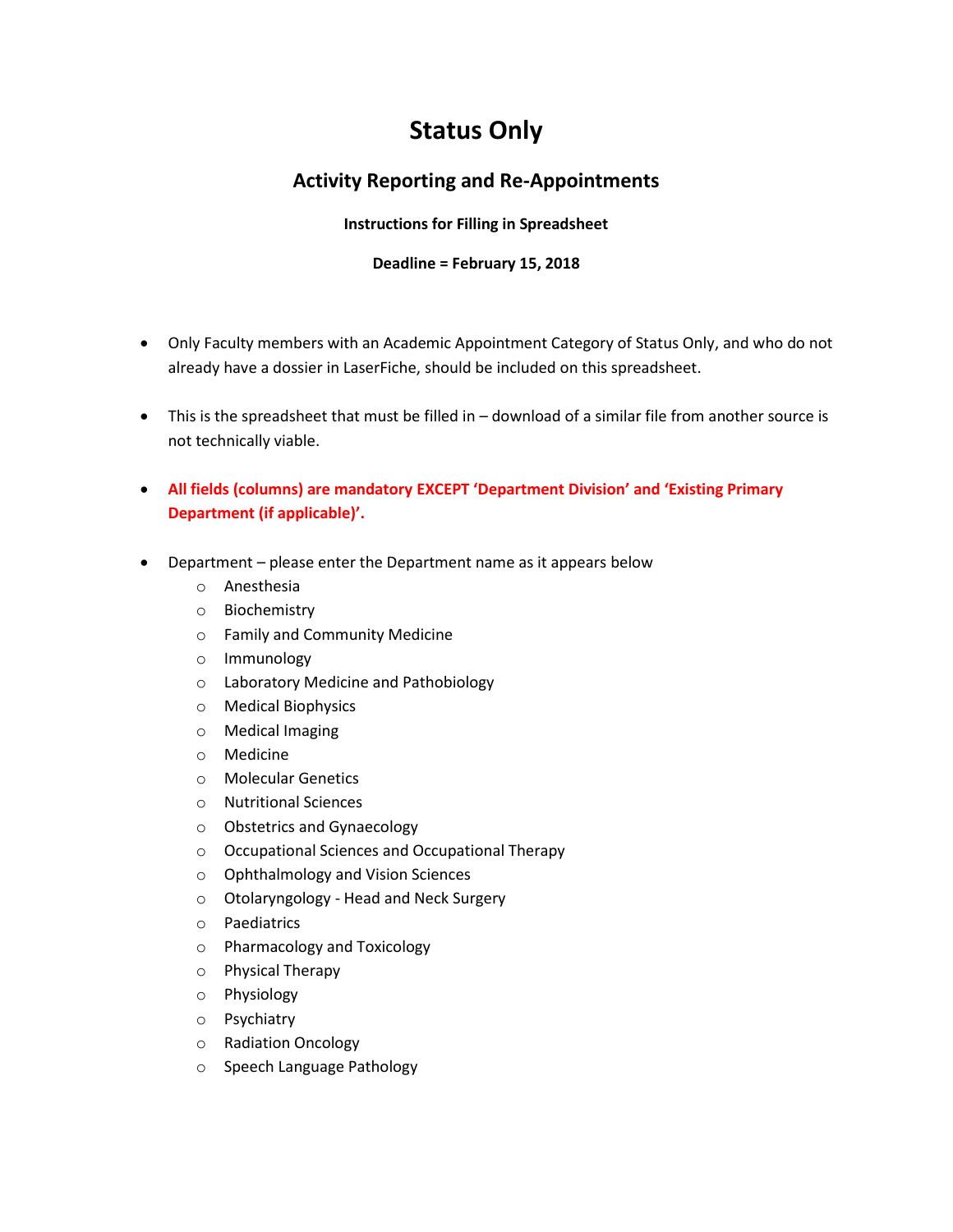- o Surgery
- Department Division. This is not a mandatory field. If the department wants to track reappointments by Department Divisions – the name of the various divisions in your department must match those shown on the Appointment Application Form (non-MD). See <https://documents.med.utoronto.ca/WebForms/nonclinical>
- Academic Appointment Category is always Status Only.
- Personal Number do not include preceding zeros in personnel numbers
- In the Last Name and First Name fields, please do not use initials or punctuation marks. If you must use an initial, do not follow it with a period.
- End dates are in the format dd-Mmm-yyyy (e.g. 30-Jun-2018)
- Allowable Ranks are Professor | Associate Professor | Assistant Professor | Lecturer
- Candidate Email Address should be a U of T or an Institutional address. PLEASE TEST THIS ADDRESS BEFORE SUBMITTING THE SPREADSHEET.
- Applicant Mailing Addresses are best put in with line breaks but surrounded with "".
	- e.g. **"**Radio-Imaging Lab Room 2689 Mount Sinai Hospital Toronto ON M8J 5T5**"**
- Allowable entries for Academic Appointment Level are Primary | Concurrent | Primary in FacMed
- Allowable Entries for Existing Primary Department (if applicable)
	- o Dalla Lana School of Public Health
	- o Department of Anesthesia
	- o Department of Biochemistry
	- o Department of Family and Community Medicine
	- o Department of Immunology
	- o Department of Laboratory Medicine and Pathobiology
	- o Department of Medical Biophysics